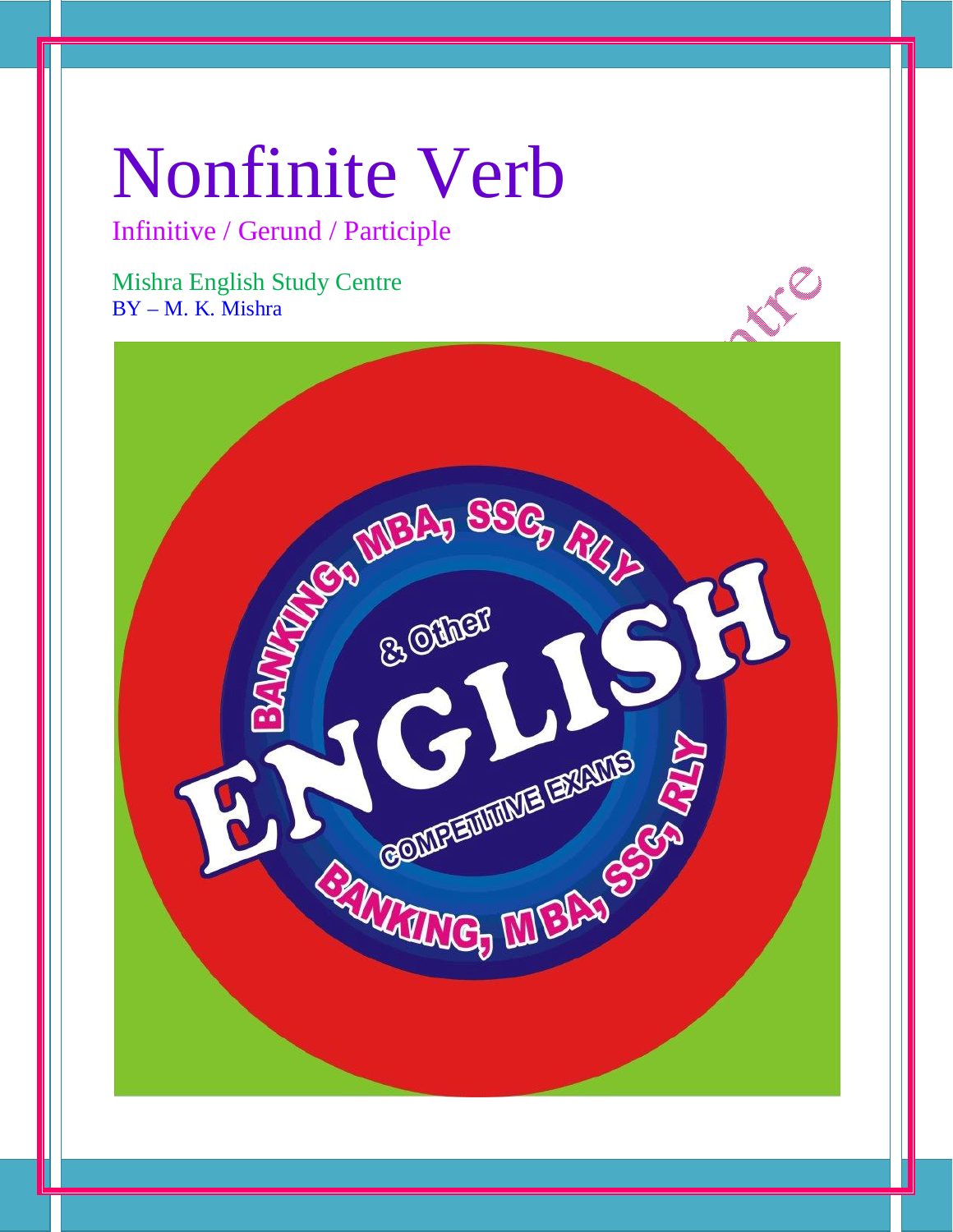## Nonfinite Verb  $\triangleright$  Infinitive

| An Infinitive is a Verb form that works as a Noun or Pronoun in Sentence.<br>❖                                       |  |
|----------------------------------------------------------------------------------------------------------------------|--|
| Ex.:- To teach is an art.                                                                                            |  |
| • According to uses Infinitive is divided into two forms.                                                            |  |
| Full Infinitive - $[To + v1]$<br>(i)                                                                                 |  |
| <b>Bare Infinitive -</b> [v1]<br>(ii)                                                                                |  |
| $\triangleright$ Rules & Uses                                                                                        |  |
| A full Infinitive can be used as the Subject of a Sentence.<br>1)                                                    |  |
| Ex.:- To teach is an art.                                                                                            |  |
| Subject                                                                                                              |  |
| A full Infinitive can be used as the Object of a Sentence also.<br>2)                                                |  |
| Ex.:- I want to teach.<br>Object                                                                                     |  |
| 3) A Bare Infinitive can't be used as the Subject of a Sentence.                                                     |  |
| A Bare Infinitive comes as the Object of a Sentence.<br>4)                                                           |  |
| Ex.:- (a) He made me <u>laugh</u> . (b) He made me a <u>doctor</u>                                                   |  |
| Object<br>Object                                                                                                     |  |
| An Infinitive can't be changed into Plural Form.<br>5)                                                               |  |
| Ex.:- To teaches is an art.<br>$ (x)$                                                                                |  |
| To teach is an art.<br>$-(\checkmark)$                                                                               |  |
| An Infinitive can't get Article before itself.<br>6)                                                                 |  |
| Ex.:- The to walk is an exercise.                                                                                    |  |
| To walk is an exercise.                                                                                              |  |
| An Infinitive can't be used just after a Possessive form.<br>7)                                                      |  |
| Ex.:- My to run is fast.                                                                                             |  |
| $\Rightarrow$ My running is fast<br>$-(\checkmark)$                                                                  |  |
| $\Rightarrow$ To run is fast.<br>$-$ ( $\mathbf{x})$                                                                 |  |
| 8) An Infinitive can't be used just after a Preposition.                                                             |  |
| Ex.:- I have a pen for to write. $-$ ( $\star$ )                                                                     |  |
| I have a pen for writing. $-(\checkmark)$                                                                            |  |
| 9) Noun $\pm$ full Infinitive, comes to show the use of Noun.                                                        |  |
| $Ex$ : A have a pen to write with.                                                                                   |  |
| 10) An Ordinal Adjective of Number can get full Infinitive after itself.                                             |  |
| $Ex.:$ I am the third to come here.                                                                                  |  |
| 11) <sup>'</sup> A Superlative form can get full Infinitive after itself.<br>Ex.:- You are the best to do this work. |  |
| 12) An Indefinite Pronoun can get full Infinitive after itself.                                                      |  |
| Ex.:- (a) There was nobody to help me.                                                                               |  |
| (b) I have nothing to eat.                                                                                           |  |
| 13) Can / Could / May / Might / Shall / Should / Will / Would / Must + Bare Infinitive.                              |  |
| Ex.:- I can to do this work.<br>$ (x)$                                                                               |  |
| $-(\checkmark)$<br>I can do this work.                                                                               |  |
|                                                                                                                      |  |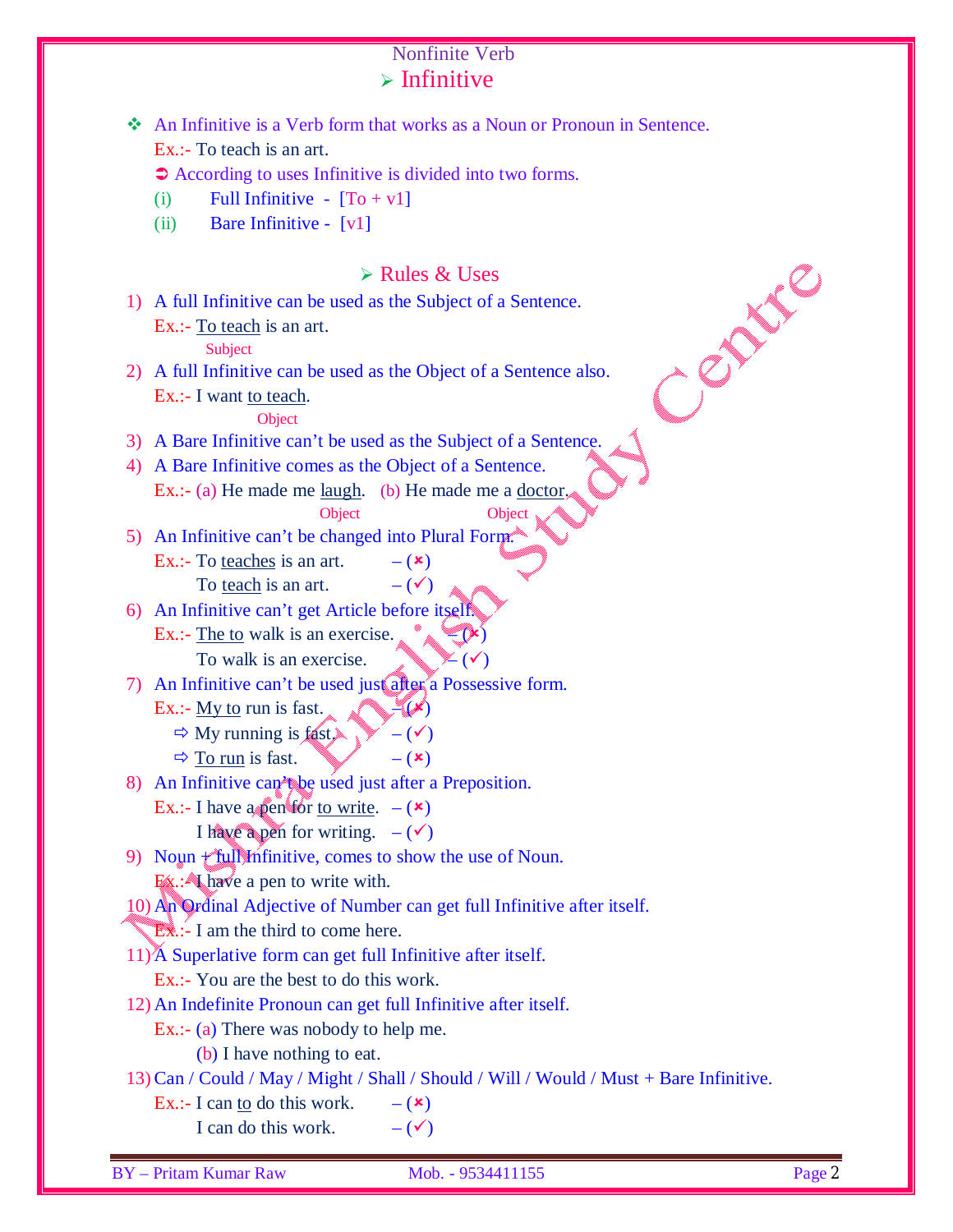| Nonfinite Verb                                                                                                          |
|-------------------------------------------------------------------------------------------------------------------------|
| 14) Used / Ought $+$ full Infinitive.                                                                                   |
| Ex.:- I used play cricket.<br>$-$ ( $\mathbf{x}$ )                                                                      |
| I used <u>to</u> play cricket. $-(\checkmark)$                                                                          |
| 15)यदि Need तथा Their वाक्य में Auxiliary Verb का कार्य करे, तो इनके बाद Bair Infinitive                                |
| आता है, जबकि यदि ये Main Verb का कार्य करे, तो इनके बाद full Infinitive आता हैं।                                        |
| Ex.:- (a) I need <u>not to</u> buy a car. $-(\star) \Rightarrow$ I need not buy a car.<br>$-(\checkmark)$               |
| $-({\bf x}) \Rightarrow I$ need to buy a car.<br>$-$ ( $\checkmark$ )<br>(b) I need buy a car.                          |
| 16) Be form + able / about / likely + full Infinitive.                                                                  |
| Ex.:- I am <u>able to</u> speak English. $-(\checkmark)$                                                                |
| $\Rightarrow$ I was <u>able to</u> speak English. $-(\checkmark)$                                                       |
| $\Rightarrow$ I shall become able to speak English. $-(\ast)$                                                           |
| $-(\checkmark)$<br>$\Rightarrow$ I shall be able to speak English.                                                      |
| $17$ ) Is / was + nothing + but + full Infinitive.                                                                      |
| Ex.:- There is nothing but dance on the stage.<br>$ (x)$                                                                |
| There is nothing but to dance on the stage.                                                                             |
| $18$ ) Do / Does + nothing + but + Bare Infinitive.                                                                     |
| Ex.:- He does nothing but to play cricket.<br>$ (x)$                                                                    |
| He does nothing but play cricket.<br>$-(\sqrt{2})$                                                                      |
| $19)$ Too + Adjective + full Infinitive comes to show one sinability.<br>Ex.:- He is too weak to walk.                  |
|                                                                                                                         |
| $20$ ) Adjective + enough + full Infinitive, comes to show one's ability.<br>Ex.:- Ram is smart enough to do this work. |
| $21$ ) Wh – word + full Infinitive comes to know the process for an action.                                             |
| Ex.:- He asked me were to go.                                                                                           |
| Note - ध्यान रहे कि Why के बाद Bare Infinitive आता हैं।                                                                 |
| 22) Go / Keep तथा Carry यदि अपने मूल अर्थ में रहे, तो इनके बाद full Infinitive आता हैं।                                 |
| Ex.:- He keeps a gun to fire.                                                                                           |
| 23) यदि Want तथा Needs a किसी मानव को किसी कार्य की आवश्यकता पड़े, तो इनके बाद                                          |
|                                                                                                                         |
| full Infinitive अपना है।                                                                                                |
| Ex.:- I need to buy a car.                                                                                              |
| 24) Allow / Order / Advise / Prohibit / Forbid  etc + Objective Case + full Infinitive.                                 |
| <b>Ex.</b> He allowed me to go there.                                                                                   |
| 25) Stopped से यदि किसी मानव का कोई कार्य रुके, तो इसके बाद full Infinitive आता हैं।                                    |
| Ex.:- He stopped me to go there.                                                                                        |
| 26) Sorry + full Infinitive का प्रयोग गलती करने से पहले क्षमा माँगने हेतुः होता हैं।                                    |
| Ex.:- I am sorry to disturbed you tomorrow.                                                                             |
| 27) Remember / Forget + full Infinitive, comes to indicate a Future event.                                              |
| Ex.:- Don't forget to bring my Notebook.                                                                                |
| 28) Full Infinite comes to show the target of an action.                                                                |
| Ex.:- I am going to play cricket.                                                                                       |
|                                                                                                                         |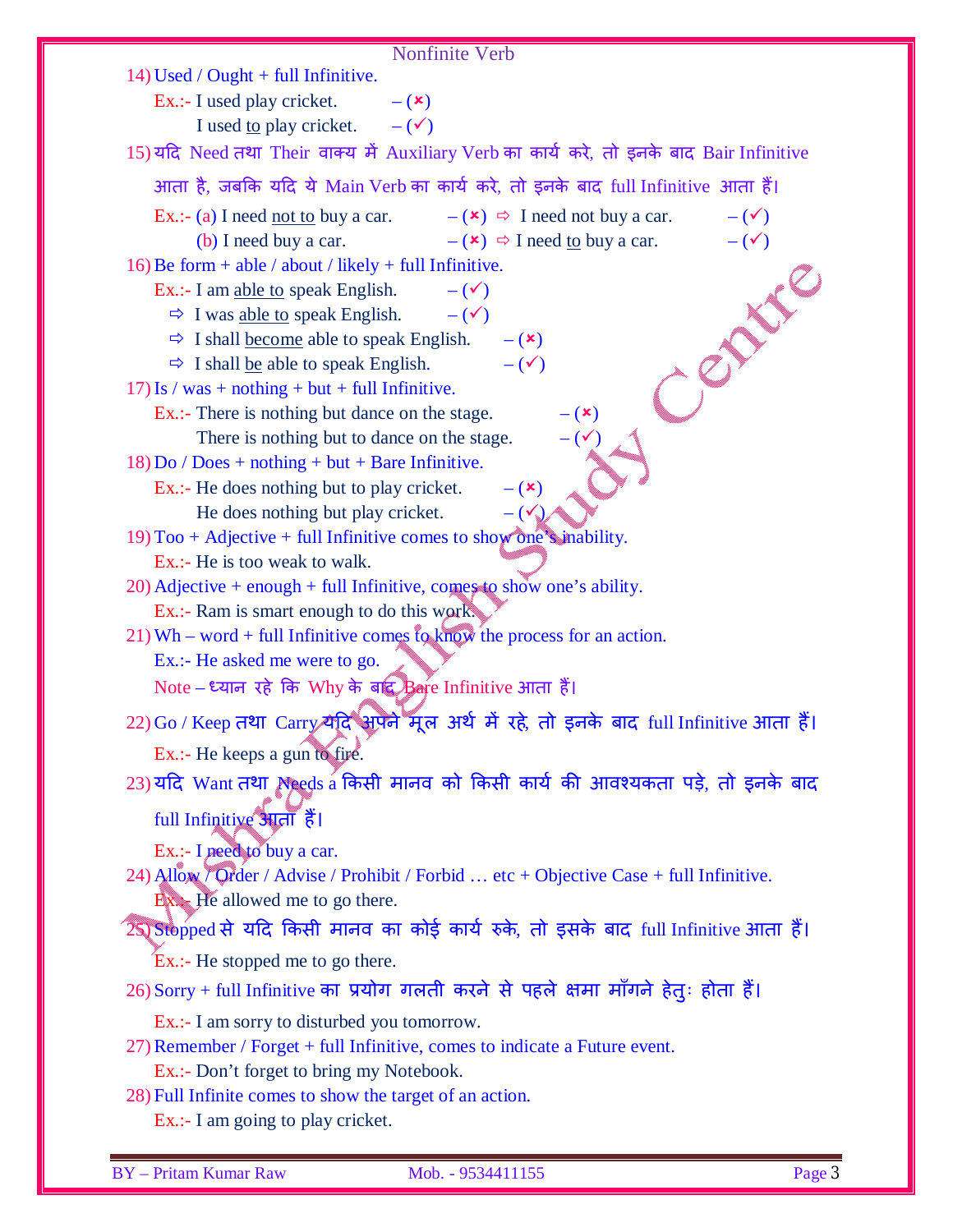| Nonfinite Verb                                                                                 |
|------------------------------------------------------------------------------------------------|
| 29) Not comes to qualify an Infinitive in Negative sense, no is not used for it.               |
| Ex.:- He advised me $\underline{\text{no to}}$ go there.<br>$-({\bf x})$                       |
| He advised me not to go there.<br>$-(\checkmark)$                                              |
| 30) Better / had better / had sooner + Bare Infinitive.                                        |
| Ex.:- You had better to die.<br>$ (x)$                                                         |
| You had better die.<br>$-(\checkmark)$                                                         |
| 31) And / or / like / $as + Bar$ e Infinitive.                                                 |
| Ex.:- You have to go and to dance there.<br>$ (\mathbf{x})$                                    |
| $ (\checkmark)$<br>You have to go and dance there.                                             |
| 32) A Verb of Perception gets Bare Infinitive after itself.                                    |
| LEE<br>Ex.:- I saw him to dance on the stage. $-$ ( $\ast$ )                                   |
| I saw him dance on the stage.<br>$-(\checkmark)$                                               |
| 33) Please / Kindly / Don't / Never + Bare Infinitive.                                         |
| Ex.:- Please to help me in trouble.<br>$-(x)$<br>Please help me in trouble.<br>$-(\checkmark)$ |
| $34)$ Adjective + Preposition + Object + full Infinitive.                                      |
| Ex.:- It is dangerous for you to go there.                                                     |
| 35) कुछ Verbs के साथ double Object आते हैं, जिनमे एक Noun अथवा Pronoun तथा दूसरा               |
|                                                                                                |
| Infinitive होता हैं।                                                                           |
| (a) Allow, Order, Advise, Suggest, Prohibit, Forbid)etc.                                       |
| Note - उपरोक्त Verbs के साथ दो Object रहने पर पहला Noun अथवा Pronoun तथा दूसरा full            |
| Infinitive होता हैं।                                                                           |
| Ex.:- He ordered <u>me to go</u> there.                                                        |
| (b) Seem, Loom, Appear, Happen, Tend etc.                                                      |
| Note – उपरोक्त Verbs के साथ दो Object रहने पर पहला Object, full Infinitive तथा दूसरा           |
| Noun या Pronoun होता है।                                                                       |
| Ex.:- He appears to be Ram.                                                                    |
| (c) See, Hear, Notice, Watch, Late, Make, Help etc.                                            |
| Note - उपरोक्त Verbs के साथ double Objects रहने पर पहला Noun अथवा Pronoun तथा दूसरा            |
| Bare Infinitive रहता है।                                                                       |
| Ex.:- He made me laugh.                                                                        |
| 36) Know, Explain, Discover, Disclose, Reveal etc. + Wh. - Words + full Infinitive.            |
| Ex.:- I know to solve the Question.<br>$-({\bf x})$                                            |
| I know how to solve the Question.<br>$-(\checkmark)$                                           |
| 37) Begin / Bother (चिंता करना) etc. + full Infinitive. ⇒ [मानव के Action के लिए]              |
| Ex.:- He began to dance on the stage.                                                          |
| 38) किसी पसंद अथवा नापसंद दर्शाने वाले Verb में full Infinitive आता हैं।                       |
| Ex.:- I would like to dance on the stage.                                                      |
| I nfinitive is the End.                                                                        |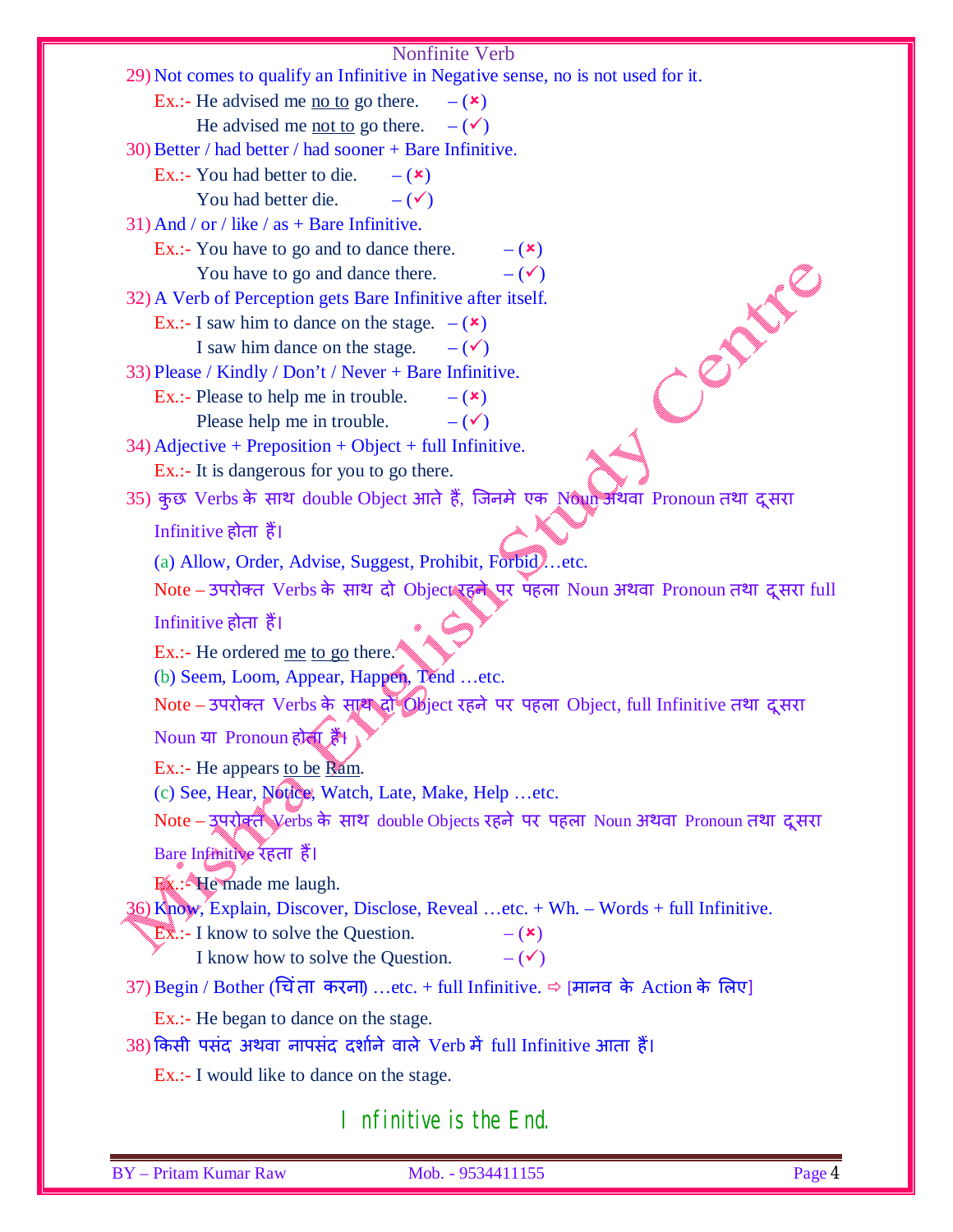### $\triangleright$  Gerund

A Gerund is a Verb form that works as a Noun or Pronoun in Sentence.

#### $\triangleright$  Rules & Uses

- 1) A Gerund gets Structure of 'v1 + ing. Ex.:- Teaching is an art.
- 2) A Gerund can be used as the Subject or Object of a Sentence.
	- Ex.:- Teaching is an art.  $\Rightarrow$  I like your teaching. Subject Object
- 3) A Gerund can be changed into Plural form. Ex.:- The Paintings of Salman Khan are very costly.
- 4) A Gerund can get Article before itself. Ex.:- The writing of Mohan is very clear.
- 5) A Gerund can be used just after a Possessive form. Ex.:- Your running is fast.
- 6) A Gerund can be used just after a Preposition. Ex.:- I have a pen for to write.  $-$  ( $\star$ )
	- I have a pen for writing.  $-(\checkmark)$
- 7) By + Gerund, comes to show the process for an Action. Ex.:- He earns money by working hard.
- 8) Without + Gerund, comes to ignore a process for an Action. Ex.:- He earns money without working hard.
- 9)  $On + Gerund \Rightarrow$  जब कोई क्रिया किसी अन्यू क्रिया के प्रतिक्रिया स्वरूप होती हो, तो उस

प्रतिक्रिया सूचक क्रिया के लिए "On + Gerund" आता हैं।

Ex.:- (a) On asking he didn't say anything.

- (b) On beating he began to cry.
- 10)यदि Want अथवा Need से बिसी वस्तु को किसी Action की आवश्यकता पड़ जाए तो

Want अथवा Need के तुरंत बाद Gerund आता हैं।

Ex.:- The fan wants repairing.

11) Stop + Gerund, comes if the movement of a Nonliving thing stops.

- $Ex_{\mathbb{Z}}^{\mathbb{R}}$ . The fan stopped moving.
- $12)$  Go / Keep / Carry + On + Gerund  $\Rightarrow$  कोई कार्य जारी रखना
	- **Ex.:** He kept on laugh.  $-$  ( $\star$ )
		- He kept on laughing.  $-$  ( $\checkmark$ )

13) Not, comes to qualify a Gerund in Negative sense, No is not used for it.

- Ex.:- He has advised me for no going there.  $-$  ( $\star$ )
	- He has advised me for not going there.  $-(\checkmark)$
- 14) Allow / Ordered / Advise / Suggest / Prohibit / Forbid …etc. + Possessive Case + Gerund.

Ex.:- He allowed my going there.  $-$  ( $\checkmark$ ) He allowed me to go.  $-$  ( $\checkmark$ )

Centre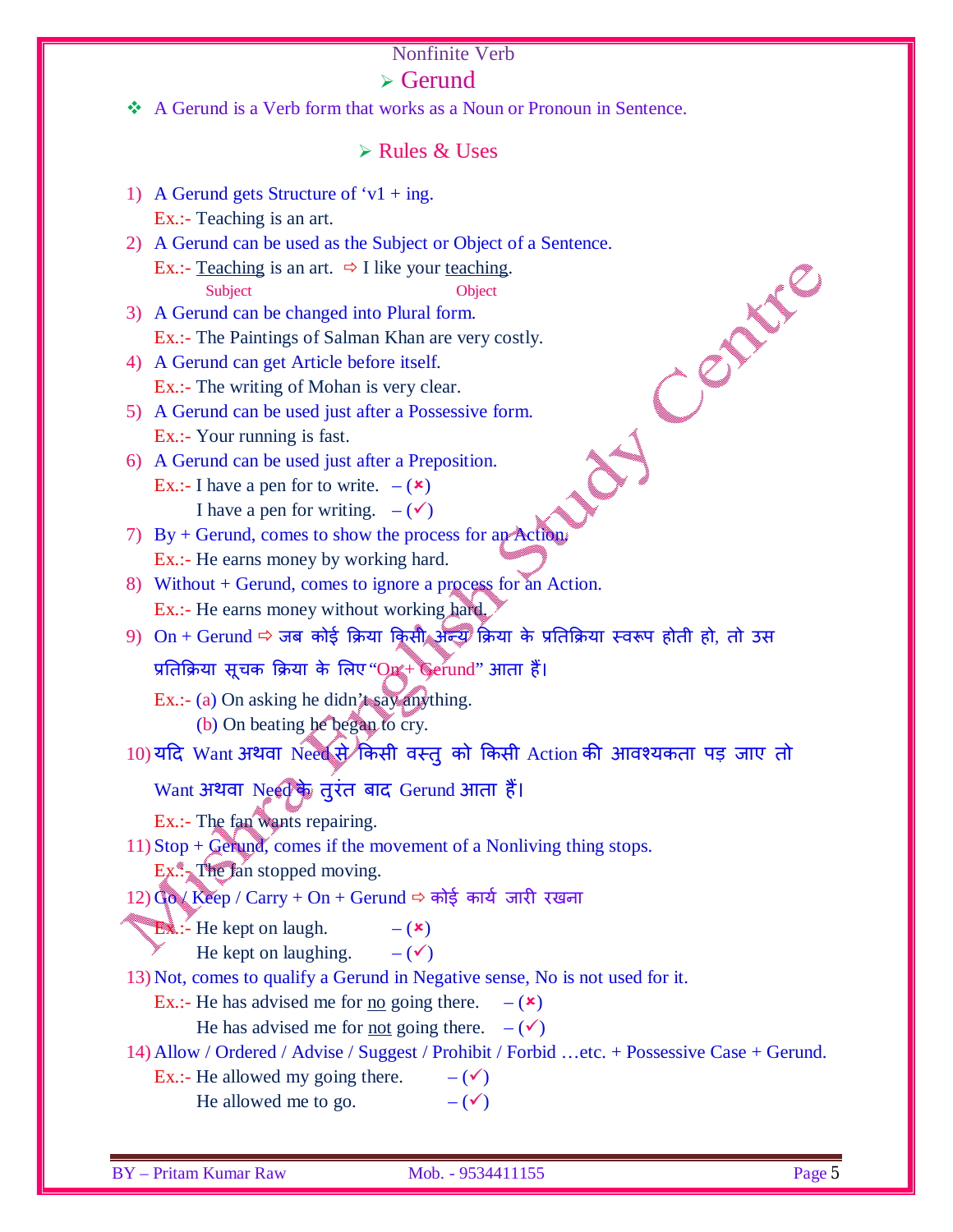15) Verb + Object + Preposition + Gerund.

Ex.:- He keeps a pen for writing.

16) Seem / Loom / Appear / Tend / Happen + to be + Gerund.

Ex.:- He seems to be dancing on the stage.

17) Adjective + Preposition + Gerund.

Ex.:- This pen is good for writing.

18) Remember / Forget + Gerund का प्रयोग बीती हुई बातों के लिए किया जाता हैं।

Ex.:- I forget bringing your notebook.  $-(\checkmark)$ 

 $19$ ) Sorry + for + Gerund  $\Leftrightarrow$  गलती करने के बाद की माफी

Ex.:- I am sorry for disturbing you.

20) When / while / before / after / since / along / due to / owing to / because of …etc + Gerund.

Ex.:- He seems a song while to dance.  $-$  ( $\star$ )

 $\Rightarrow$  He seems a song while dancing.  $-(\checkmark)$ 

21) Subject + Auxiliary Verb +  $v3 + to +$  Gerund.  $\Rightarrow$  खराब आदत

Ex.:- He is addicted to smoking.

Gerund is the End.

# $\triangleright$  Participle

 Participle is a Verb form that works as Adjective in Sentence. Ex.:- (a) A <u>broken Chair</u>. (b) The burning Train.

• According to uses Participle can be divided into two parts.

- 1. Present Participle
- 2. Past Participle
- $\cdot \cdot$  Present Participle If 'y1  $\pm$  ing' works as Adj. in Sentence is called Present Participle. Ex.:- (a) A running  $B_0y$  (b) The burning Train.

Note – It shows what condition is running with its Noun.

 $\bullet$  Past Participle – If  $\sqrt{3}$  works as Adjective in Sentence is called Past Participle. Ex.:- (a) A broken Chair. (b) A tired Man.

Note – It shows what condition has happened with its Noun.

Rules & Uses

1) Generally a Participle comes before a Noun.

 $\text{Note} - \epsilon$ यान रहे कि Participle + Noun के पहले Article का आना आवश्यक हो जाता हैं।

Ex.:- (a) The burning Train. (b) A tired Man.

- 2) Very, comes before a Present Participle to stress its Quality. Ex.:- This is a very Interesting Topic.
- 3) Much comes before a Past Participle to stress its Quality. Ex.:- It was a much Interested Topic.
- 4) If Present and Past both kinds of Participle come together Past Participle is written first and Present Participle is later.

Ex.:- I have drinking polluted water.  $-$  ( $\star$ )

I have polluted drinking water.  $-(\checkmark)$ 

BY – Pritam Kumar Raw Mob. - 9534411155 Page 6